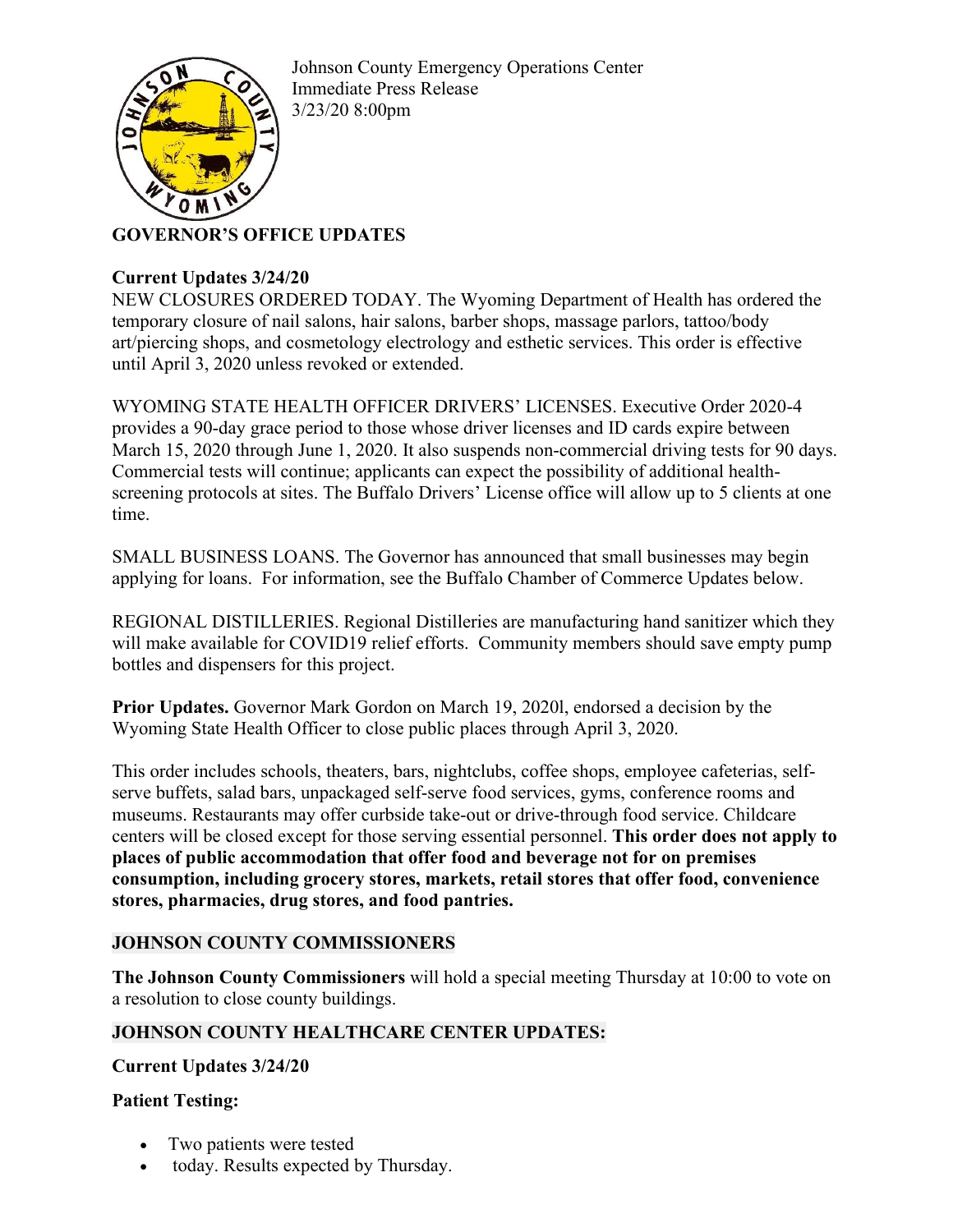- Telehealth Services: JCHC anticipates that Telehealth services will be available by Monday, 3/30/20
- Patient Surge Planning is in progress.

# **CDC Guidelines:**

- JCHC **strongly** encourages the community to follow social distancing guidelines.
- Physicians believe that the virus is already in the community.

## **JCHC Foundation and Board Meeting**

• JCHC Foundation and Board Meetings will take place via teleconference  $3/25/20$ .

## **Prior Updates:**

## **Patient Testing:**

• Five patients have been tested as of  $3/23/20$ . All five tests were negative.

### **Donations:**

- JCHC is not accepting cloth masks at this time.
- JCHC is accepting donations of surgical masks, medical gloves, and N95 masks. Donations should be in original packaging; partial, opened packages are acceptable. Dropoff box location TBA.

# **Off Site Evaluation Center: (RVEC)**

• Off-site Evaluation Center is currently in the planning phase.

# **Testing Kits**

- JCHC has acquired more test kits. 75 test kits will be available by Friday.
- Current state testing facility provides results in two days.

# **Drug Protocols**

- JCHC staff is reviewing data on new drug protocols and clinical trials daily.
- JCHC has secured a supply of azithromycin should that drug prove effective and chloroquine but recommends that patients with symptoms consult with JCHC.
- Available drugs will be used for treatment of patients in ICU and are not recommended for prophylaxis (preventative) self-care at this time.

# **CYBER SECURITY ALERT 3/24/20**

**Johnson County Residents be advised:** Malicious cyber threat actors are using public interest in the novel 2019 Coronavirus (COVID-19) to facilitate scams, distribute malware, and send phishing emails. Avoid clicking on COVID19 links from unreliable sources.

# **CLERK OF DISTRICT COURT OFFICE**

**Current Updates 3/24/20**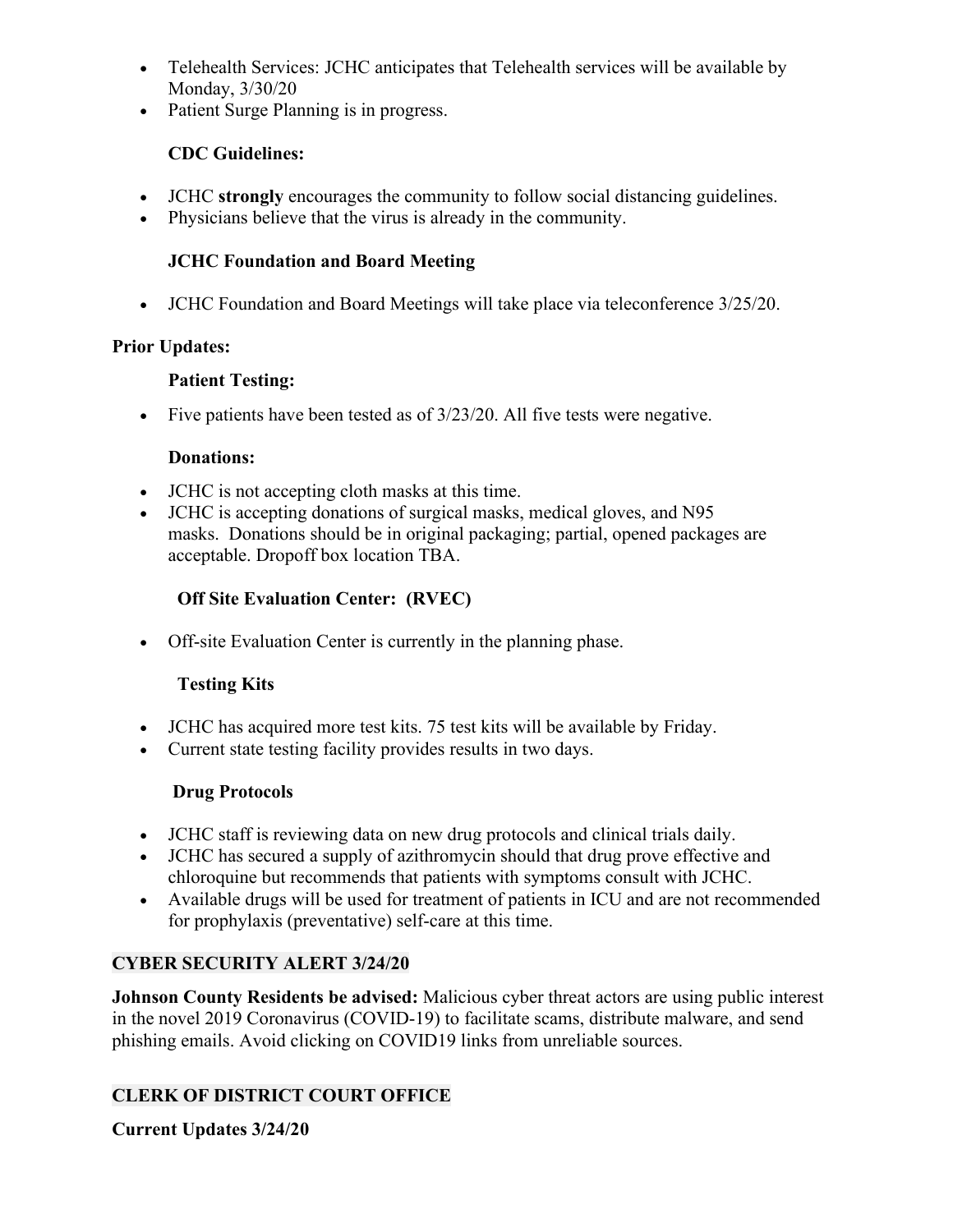The Clerk of District Court's Office is closed to foot traffic. For court proceedings call (307) 684-7271; for District Court Filings, file via USPS or FAX (307)684-5146; for more information on filing, call (307) 684-7271; for Child Support Payments mail via USPS or call (307) 684- 7271. Passport applications will be processed by **APPOINTMENT.**

#### **THE EMERGENCY OPERATIONS CENTER MENTAL HEALTH UNIT**

#### **Current Updates 3/24/20**

**The Emergency Operations Center Mental Health Unit has prepared an updated list of** community mental health professionals. Contact the E.O.C. for further information.

#### **THE BREAD OF LIFE FOOD PANTRY**

#### **Current Updates 3/24/20**

**The Bread of Life Food Pantry** will deliver food. Contact the E.O.C. for further information.

### **NORTHERN WYOMING MENTAL HEALTH CENTER UPDATES:**

#### **Current Updates 3/24/20**

**Northern Wyoming Mental Health** remains open via telehealth services, but will limit face-toface appointments through 4/3/2020; those in crisis situations may still request in-house services.

All NWMH clinical staff have joined Wyoming Telehealth Network and have established HIPAA-compliant Zoom accounts.

NWMH is connecting clients with virtual recovery services such as on-line AA/NA meetings.

### **SENIOR CENTER UPDATES:**

#### **Current Updates 3/24/20**

The Buffalo Senior Center and Buffalo Area Transportation System are offering a grocery pickup service from DJ's Thriftway for people over 60. There are three simple steps: 1)Call the Buffalo Senior Center (684-9551) to find out bus times; 2) Place order at DJs (684-2518) and notify DJs that a BATS driver will transport; 3)When DJs calls back with the dollar amount, pay with a credit card or prepare a check for DJs which BATS driver will deliver. Check and receipt will be returned. No cash will be accepted.

#### **Prior updates:**

The Kaycee Senior Meal Site remains closed. Individuals over 60 may request meal delivery by calling the County Inn Cafe at (307) 738-2291.

The BATS Bus is still operating: Sunday 8:30 am to 2:00 pm and Monday through Friday 8:00 am to 5:00 pm. All riders will be screened. If you have symptoms of COVID-19, you will be required to wear a mask. In-Home Services will serve high risk patients only.

### **BUFFALO CHAMBER OF COMMERCE UPDATES:**

The Chamber Office is currently closed. The Chamber will send e-blasts with resources for employers and employees as they work to combat the Coronavirus. It will include information